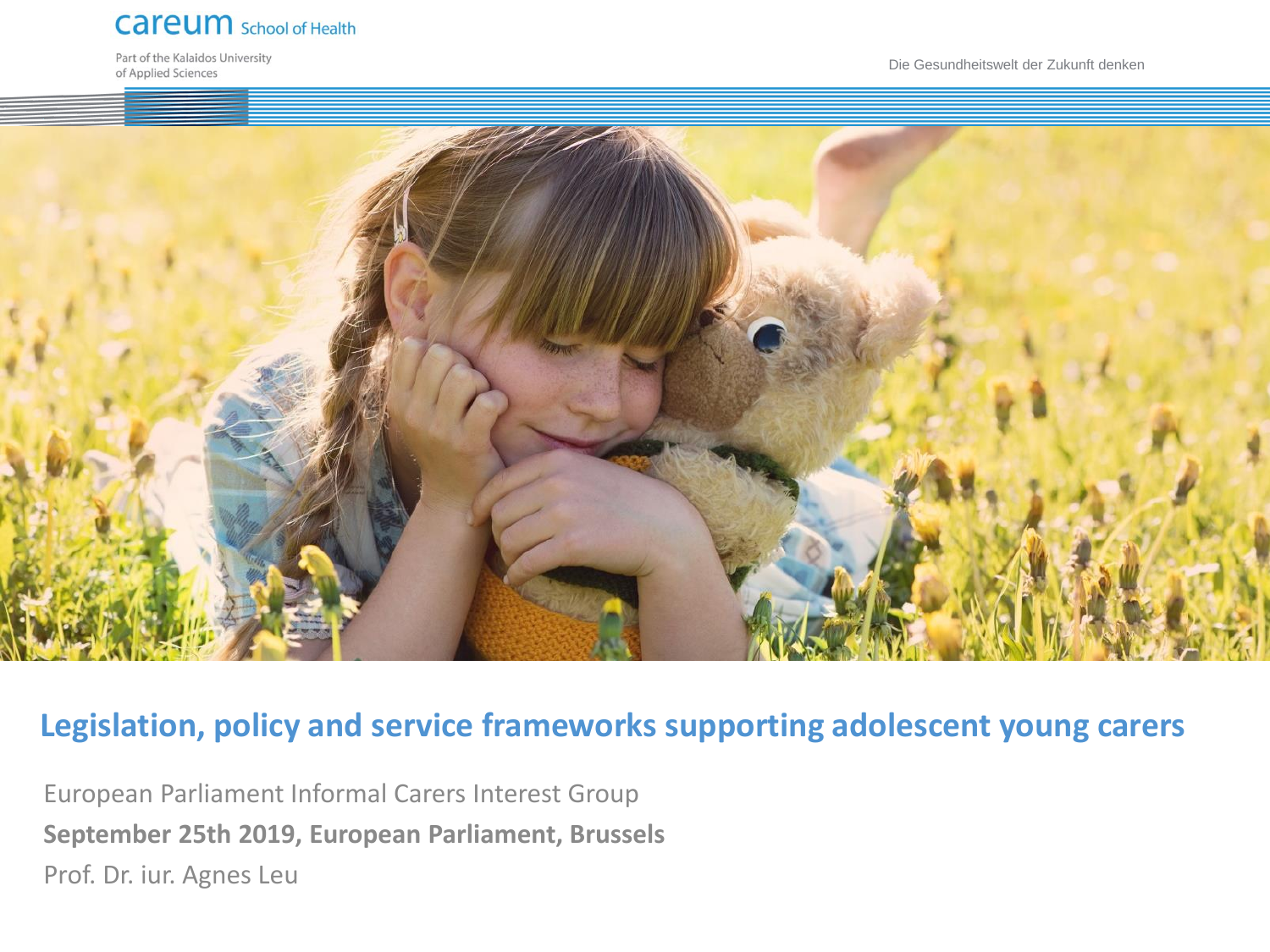# **Programme**

- 1. Welcome
- 2. Work package 2 Main goal
- 3. Methodology
- 4. Key legislative and policy findings
- 5. Future steps to progress
- 6. Questions and discussion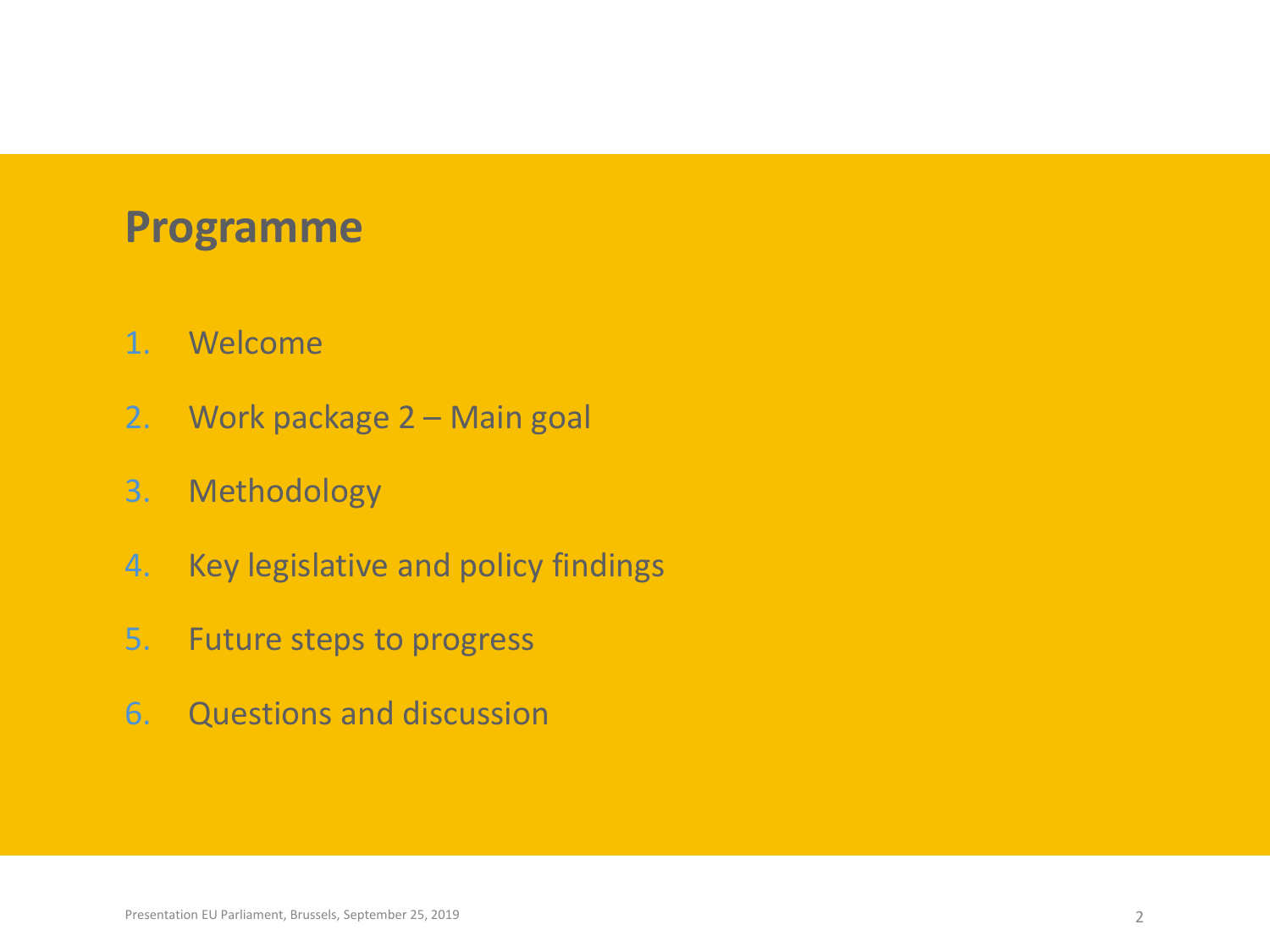## 1. Welcome

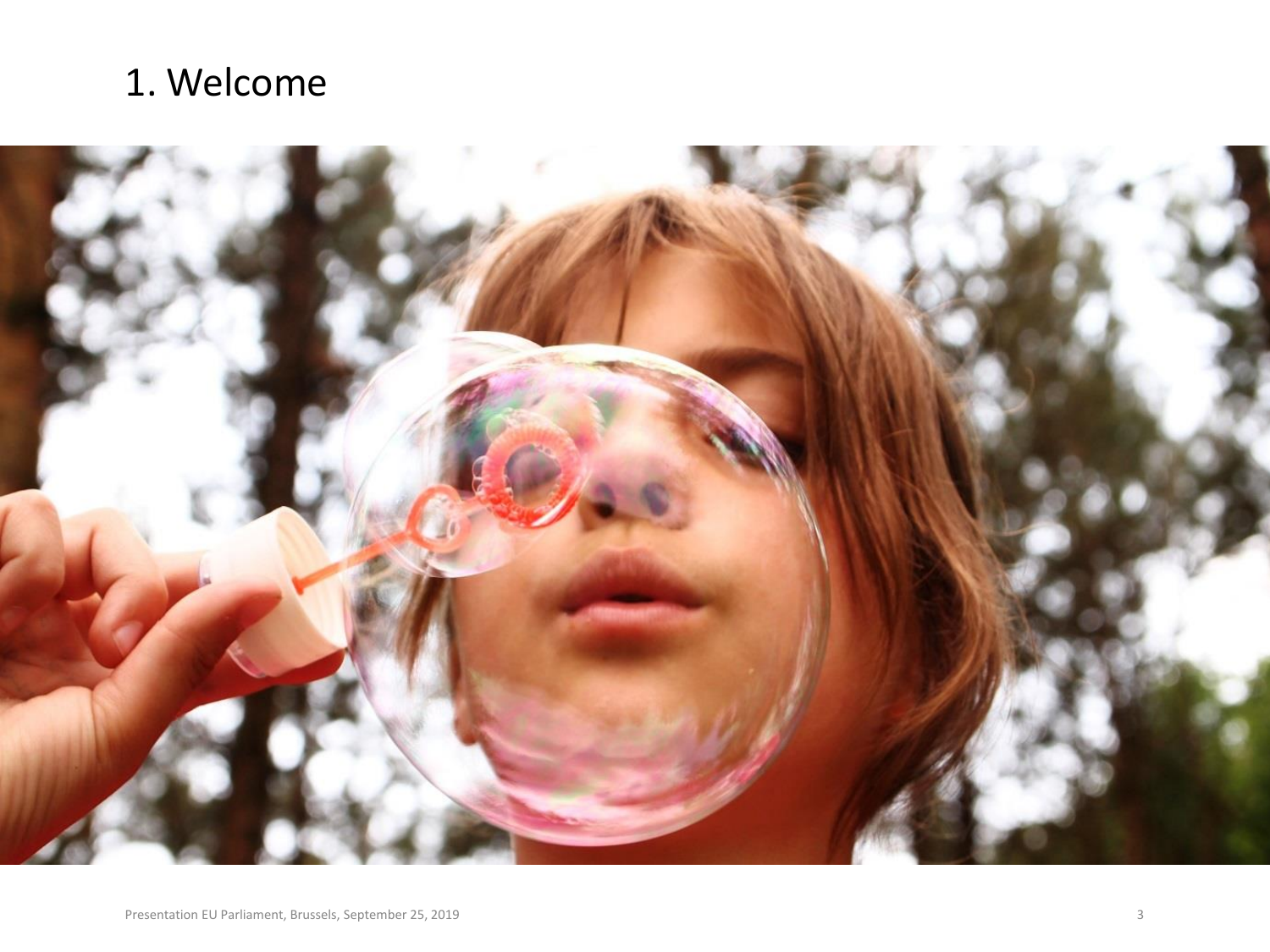## Main goal: To analyse the development and implementation of legislation and policy addressing AYCs in six countries: Italy, the Netherlands, Slovenia, Sweden, UK and Switzerland.

## Specific aims: To examine what legal provisions and policy exist that provide protection for young carers; To explore how such provisions are enacted in the 'real' world

This project has received funding from the European Union's Horizon 2020 research and innovation programme under grant agreement No 754702

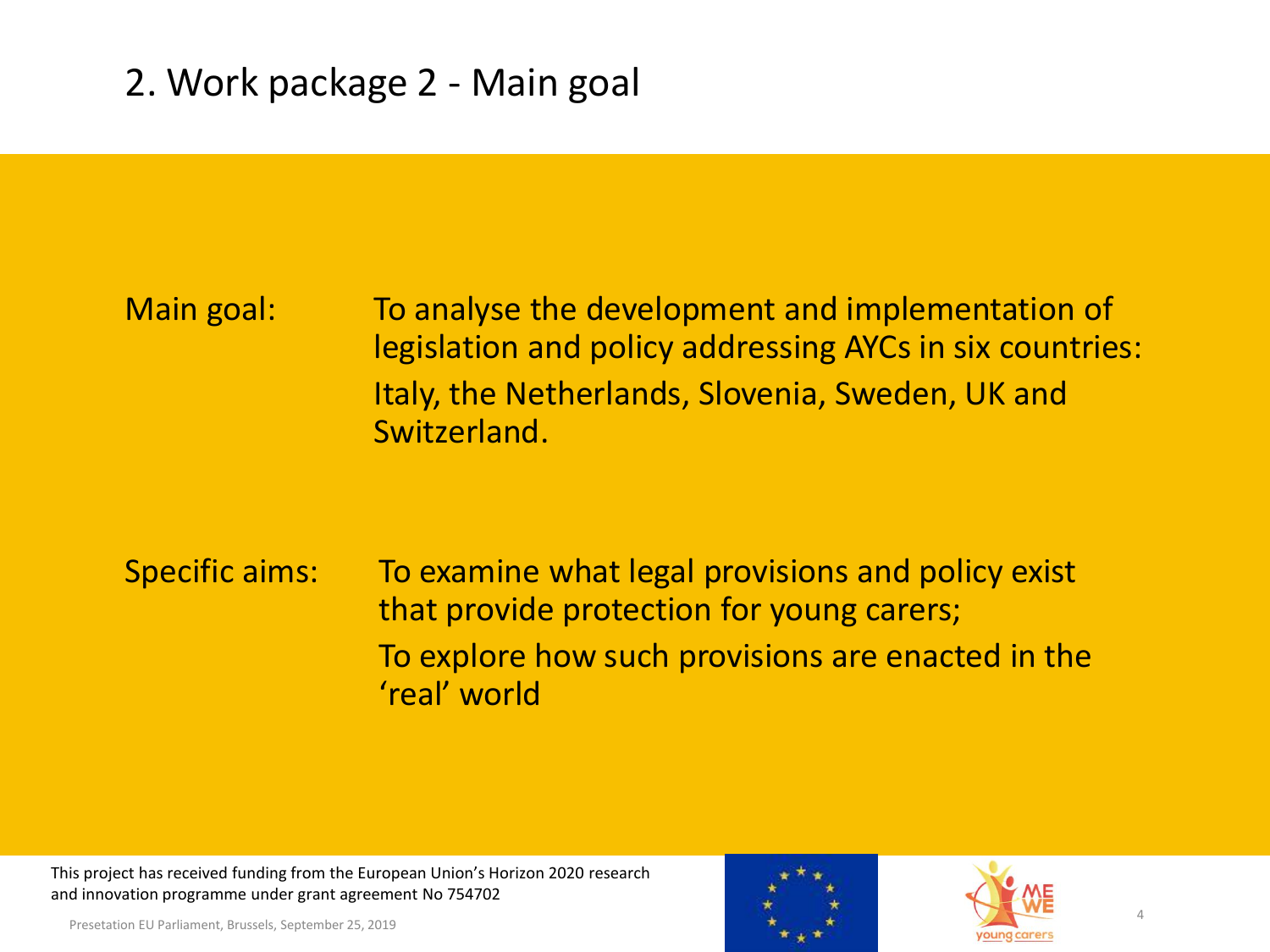## 3. Methodology

#### **The methodology included:**

- 1. Preliminary examination: different legislation / policy responses supporting AYCs (Internet search)
- 2. 25 interviews with experts
- 3. Case study analysis
- 4. Feedback and input from AYCs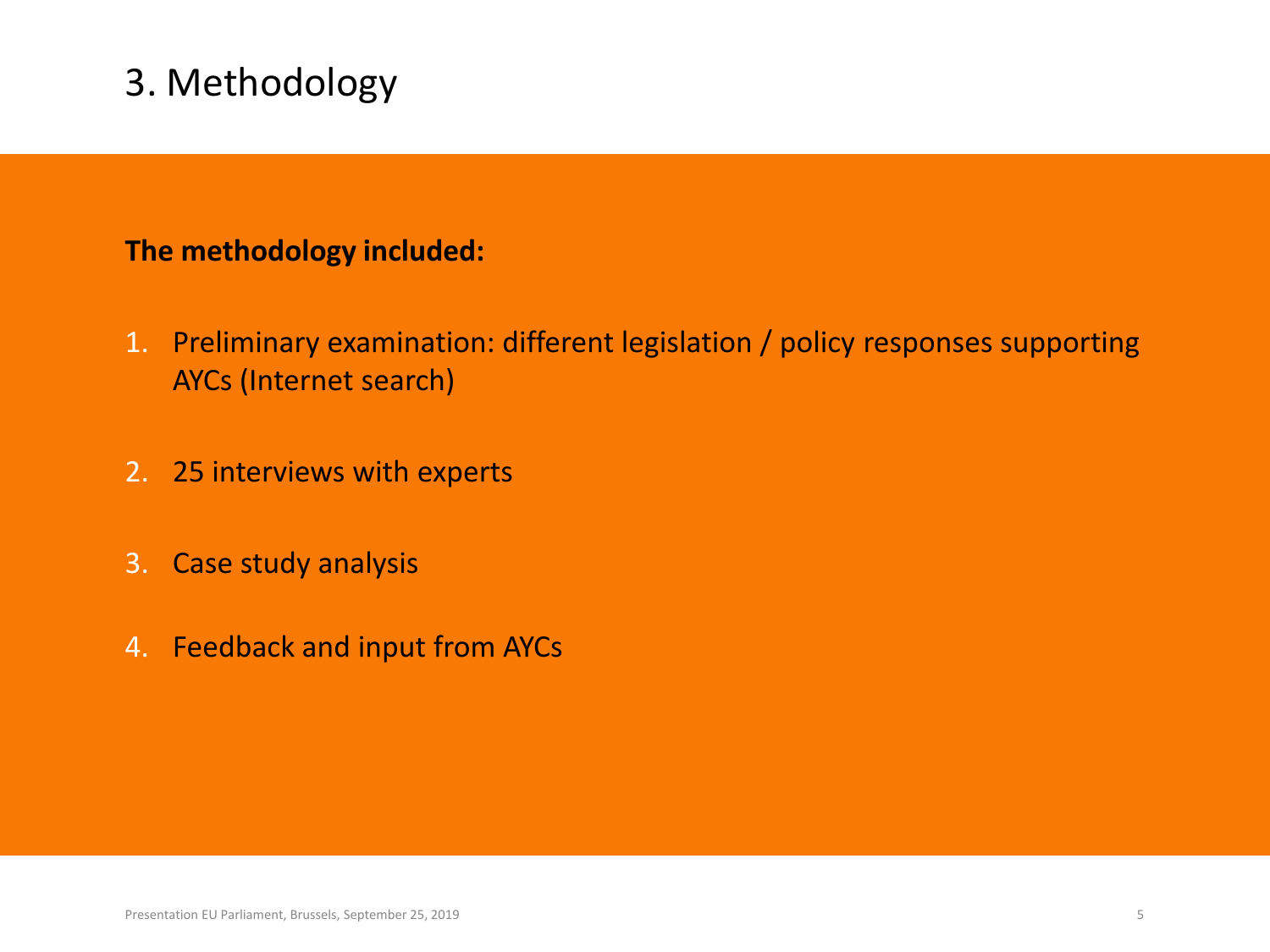Main legislative findings: Comparison of different country responses

- Only UK:
	- Legislation **specifically** recognising children's caring roles
	- **Specific definition**
- Sweden between the specific/non-specific divide
- Recognition of AYCs reliant upon **'non-specific legislation'** such as:
	- **Education**, **health** and **social care** legislation.

• Policy & Service frameworks **specifically** targeting (adolescent) young carers reported in Switzerland, Italy, and in the UK.







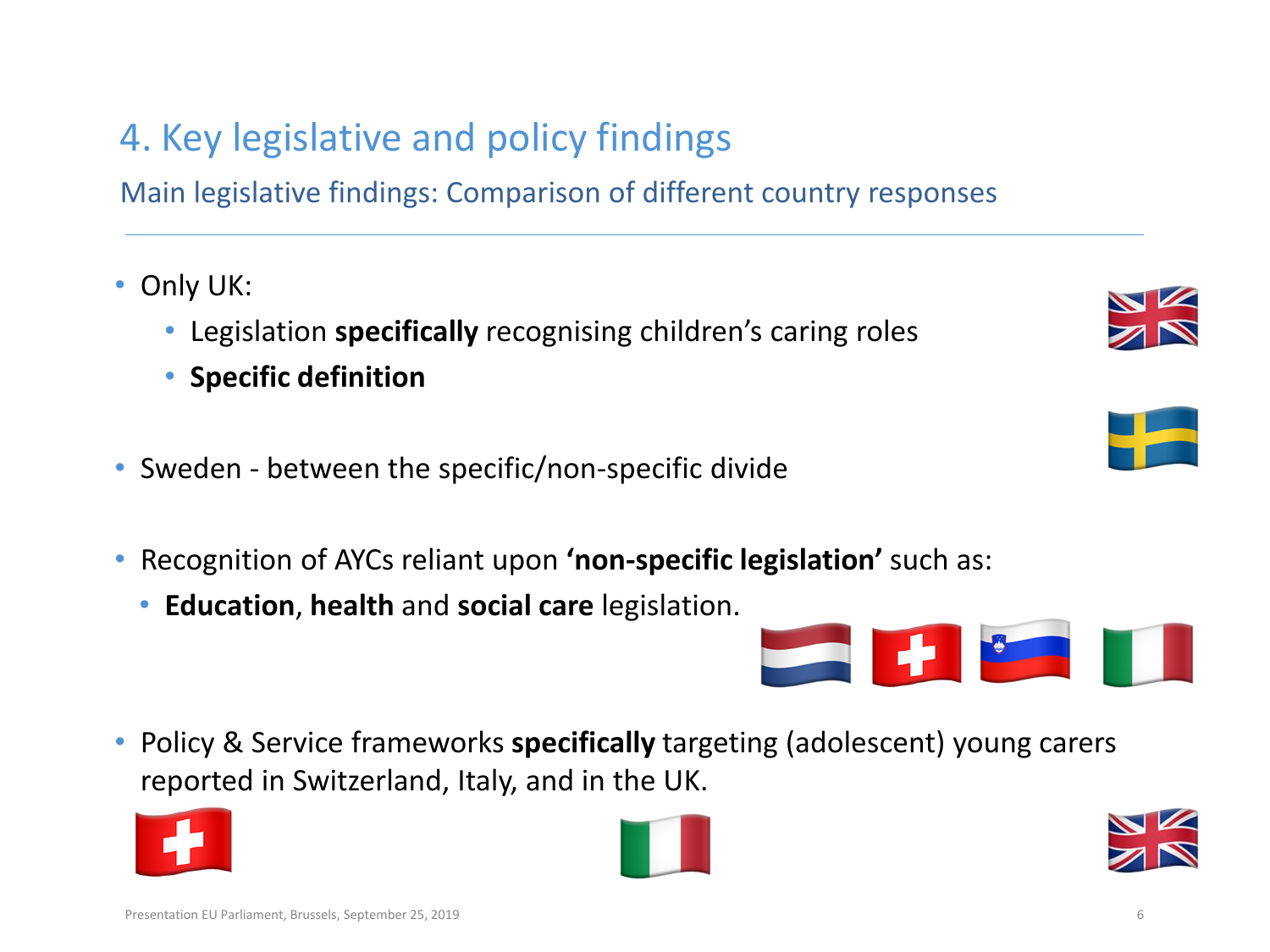How does legislation and policy translate into practice?

• Translation into practice found to be **variable** 

#### • **Translation into practice relates to:**

- o Existence of implementation guidelines and regulations
- o Collaboration between services
- o Culture of local authorities
- o Type of support offered by legislation
- o Sufficient financial support

• AYCs falling through the gaps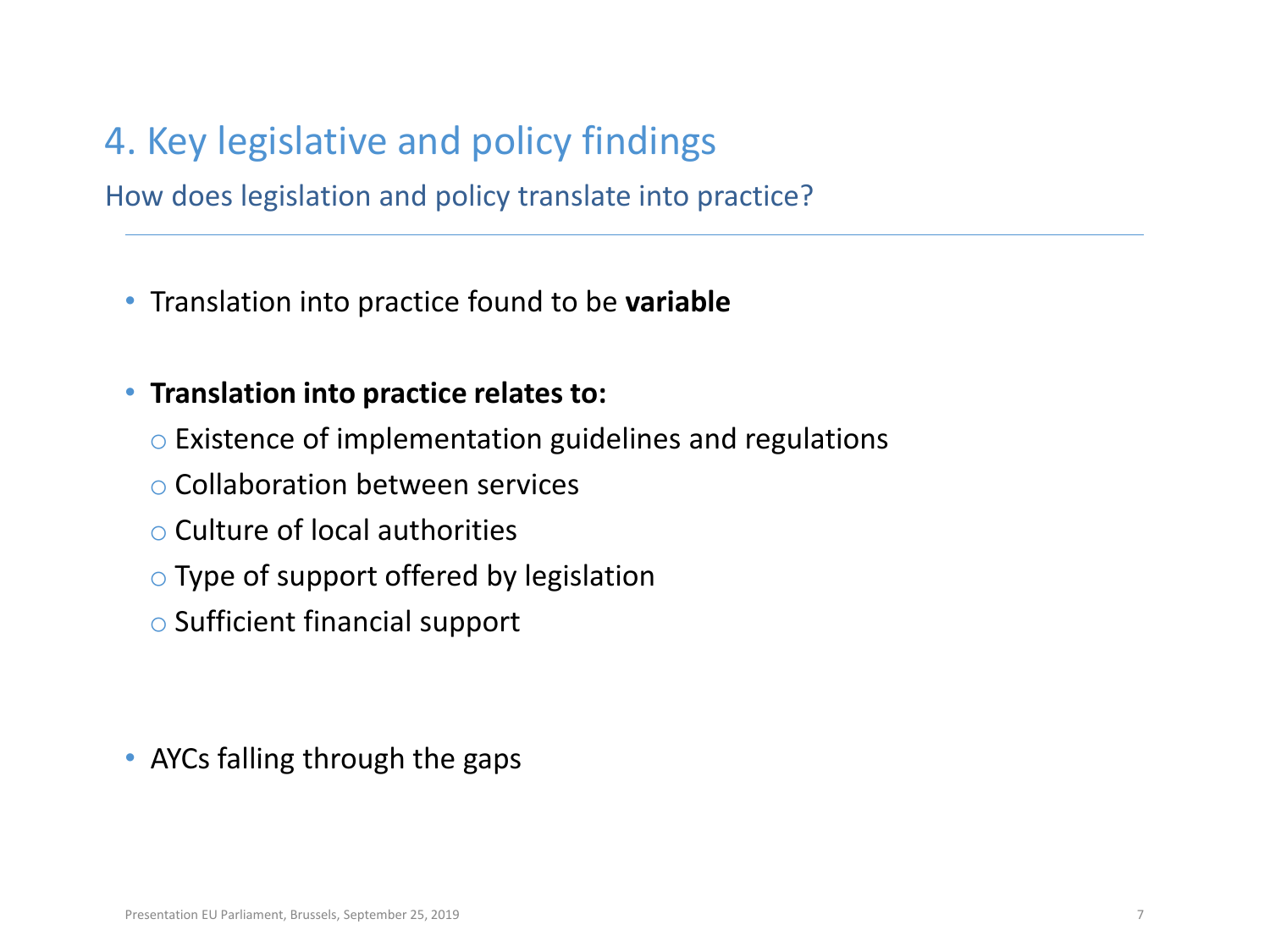How were changes in legislation and policy achieved?

#### • **Stakeholder involvement:**

- o Ministries
- o Family associations
- o Private and state organisations
- o Young people and carers

#### • **Key drivers:**

- Academics conducting research and partnerships with voluntary sector
- Key champions in Government
- Consultation with young people
- EU promotion of young people as target group (EU Youth Strategy)
- High workload of Social Workers / Analysis of other European legislation/policy
- The changes in legislation: associated with **changes in paradigms.**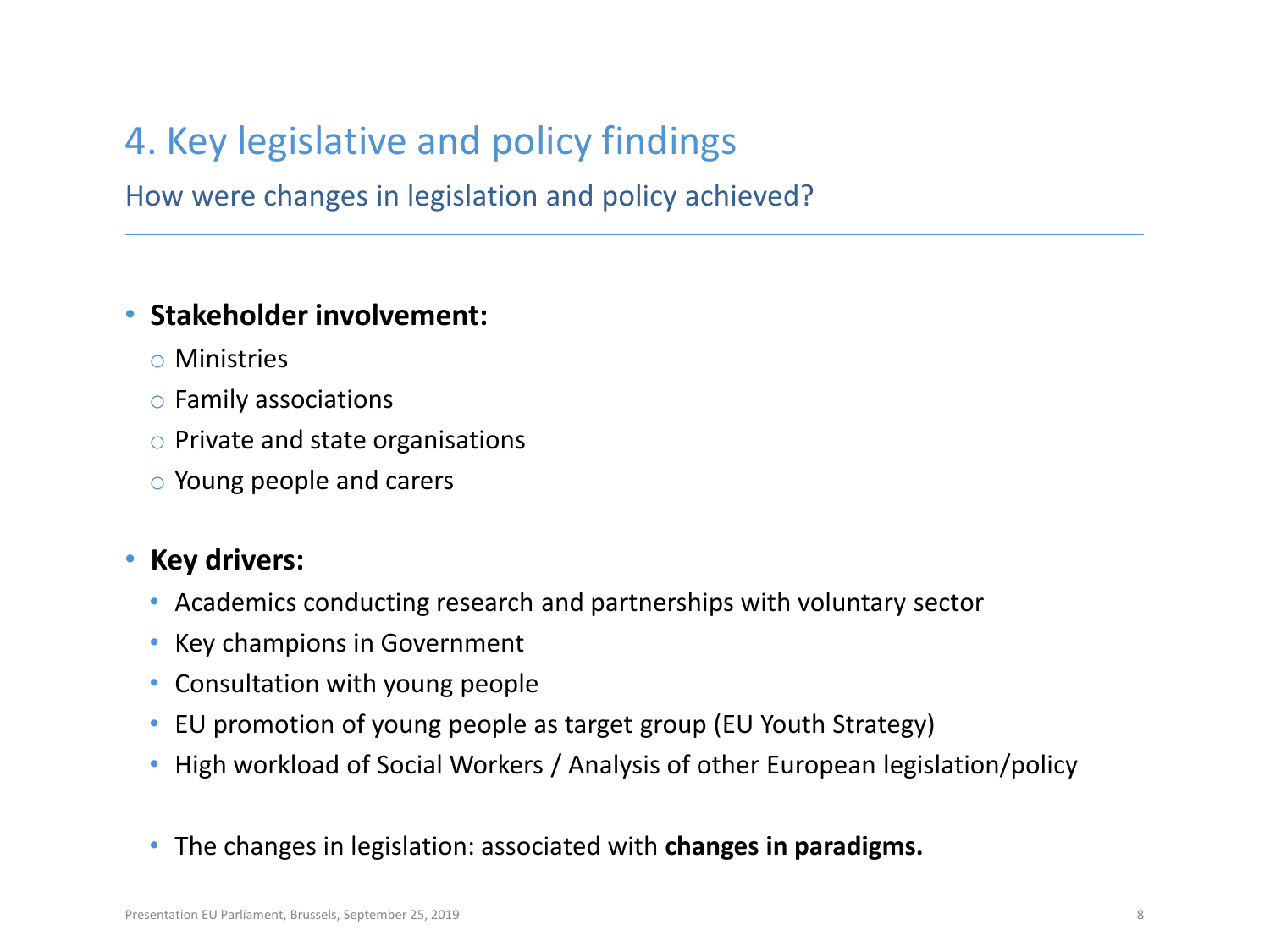4. Key legislative and policy findings Involvement of (Adolescent) Young Carers

**Enactment of legal provisions and policy frameworks:**

• Some laws **not working well** in practice

• AYCs **not offered any kind of support** / **roles not considered** by health professionals

• **Lack of information** about their rights / support opportunities

X The **school** environment should be more supportive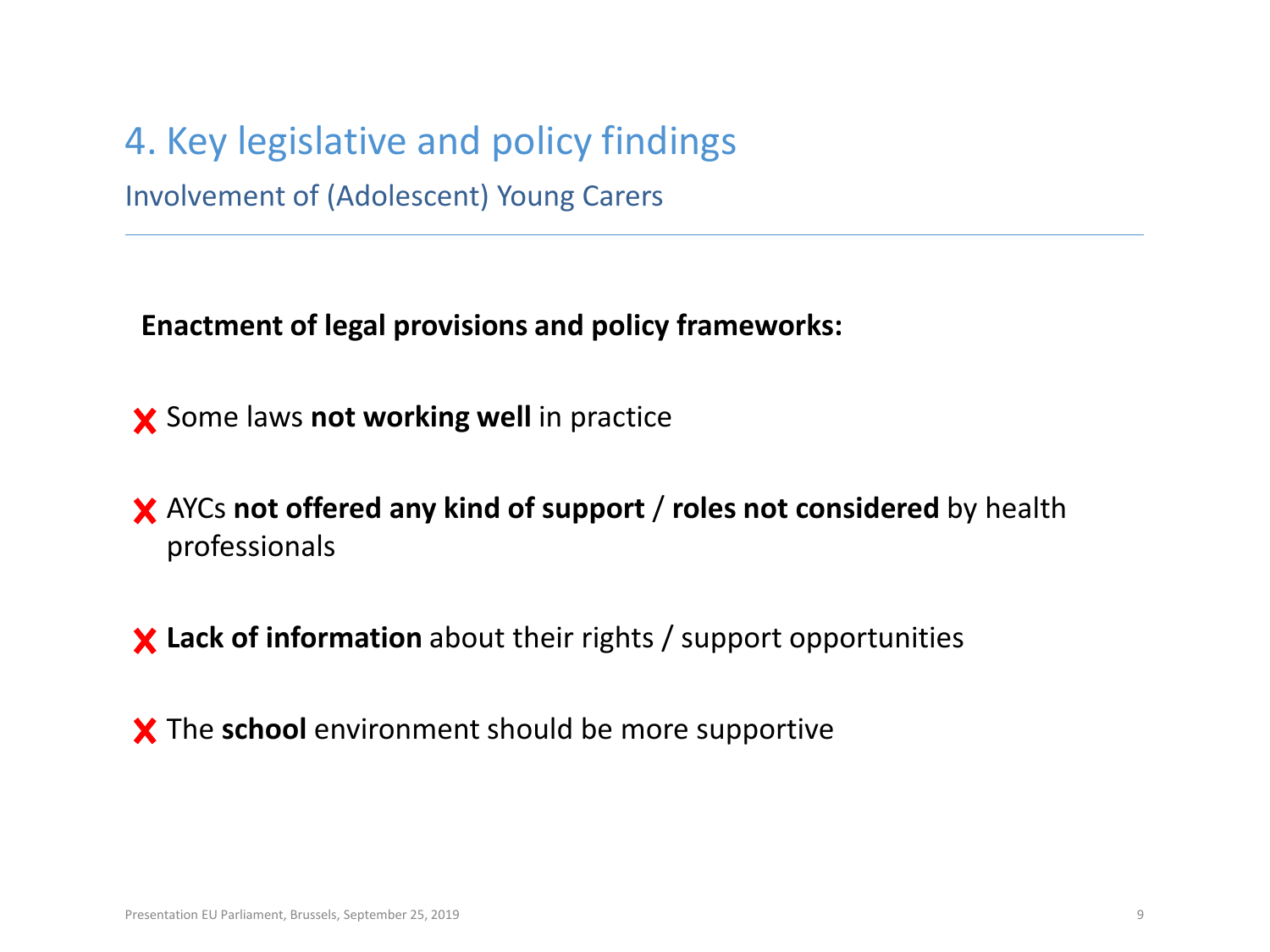Involvement of (Adolescent) Young Carers

#### **Future goals and hopes:**

- Support for role of parents
- Participation of AYCs/families in decision-making processes
- Importance of awareness raising
- National legislation or strategy **or** adapt existing legislation
- Definition of young carers needed
- Need for increased support, especially in schools
- Emotional support should be included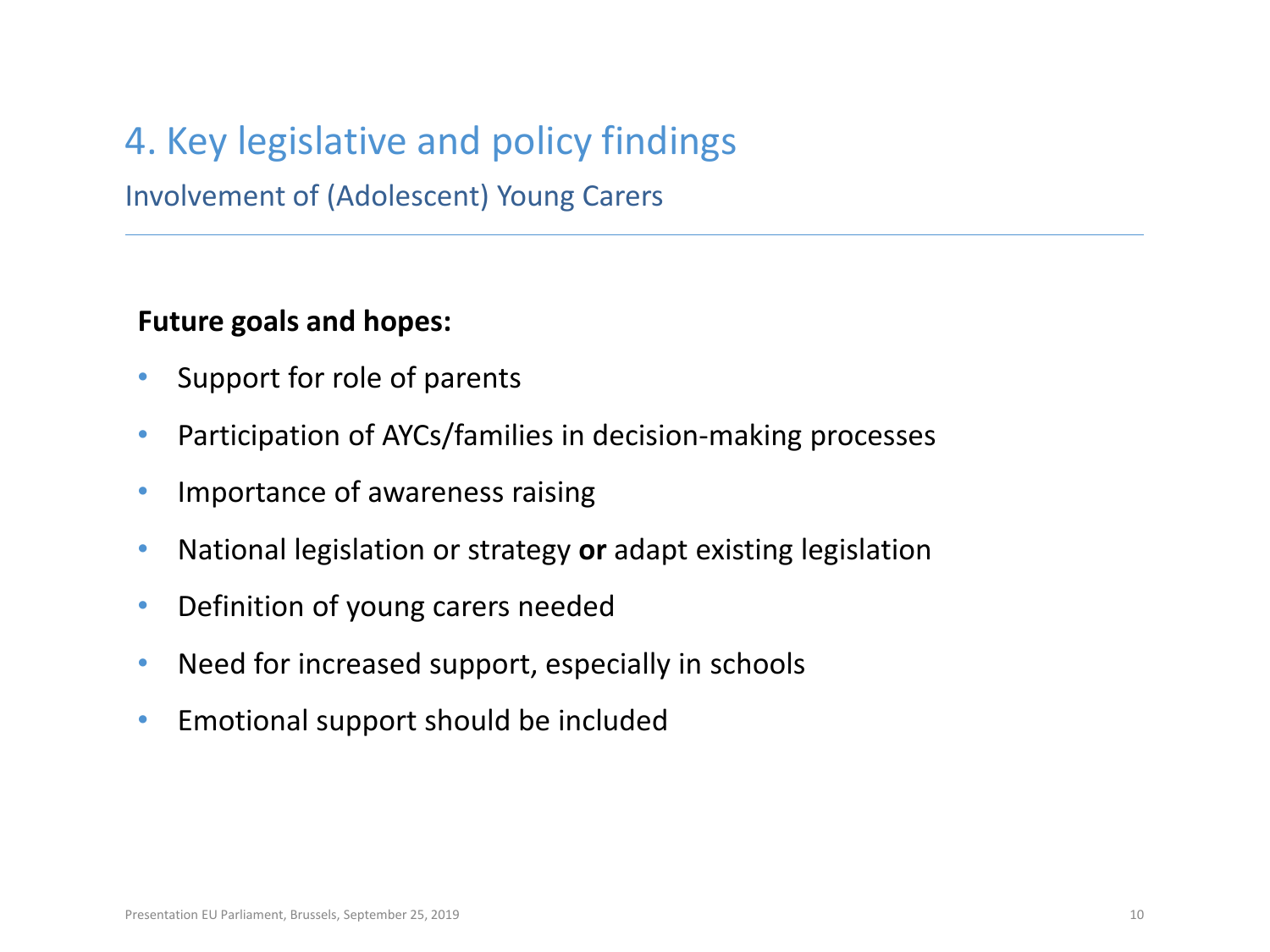ACTION: AYCs recognised as important target group for policy makers

ACTION: Further data and awareness and recognition of AYCs is needed

ACTION: Definition of AYCs needed

ACTION: **Extend existing legislation and policy – to include AYCs**

ACTION: Prevention and early interventions is important

ACTION: More participation/inclusion of AYCs

ACTION: Different stakeholders should be involved

ACTION: "Spread the word"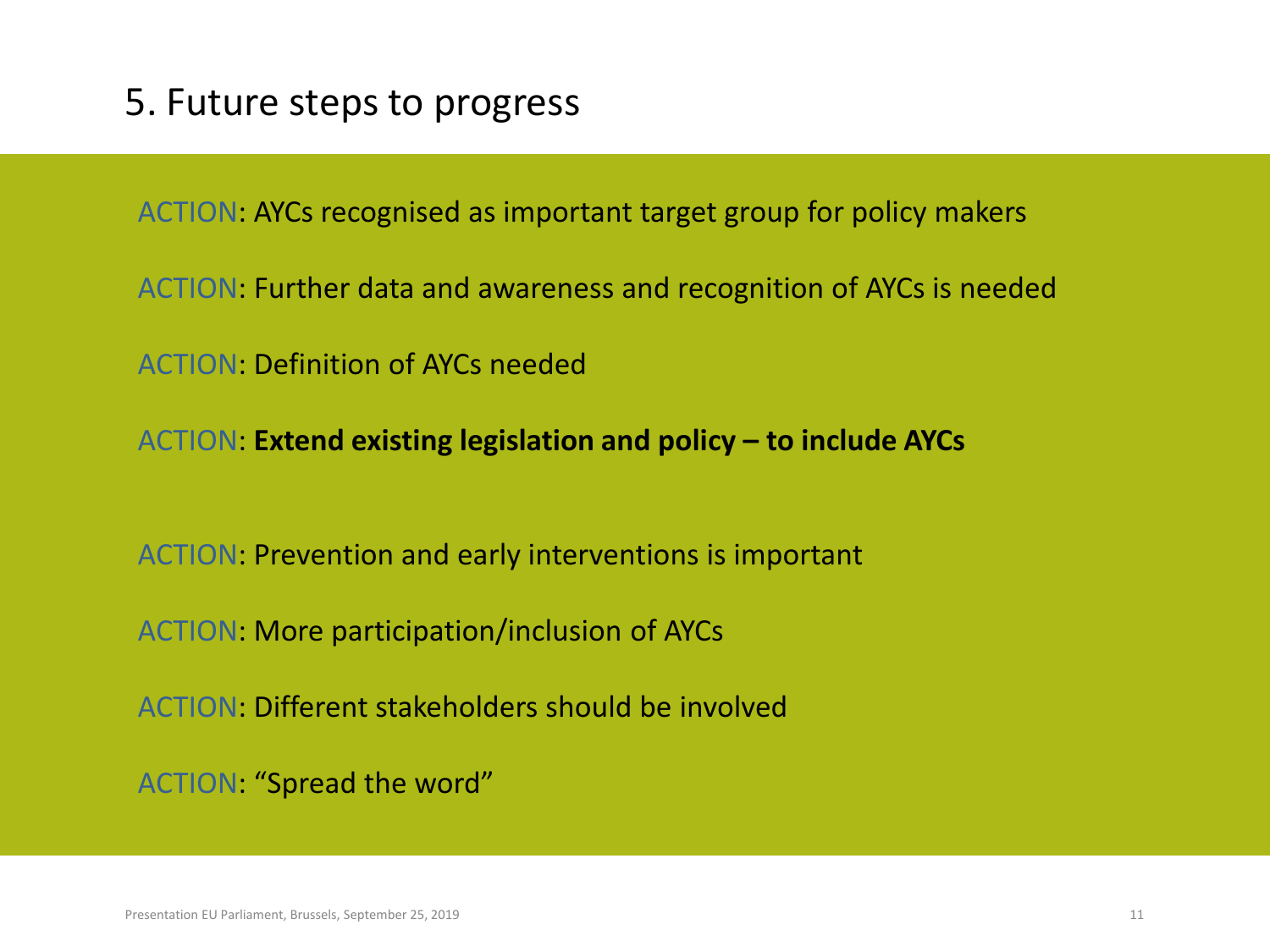## 6. Questions and discussion

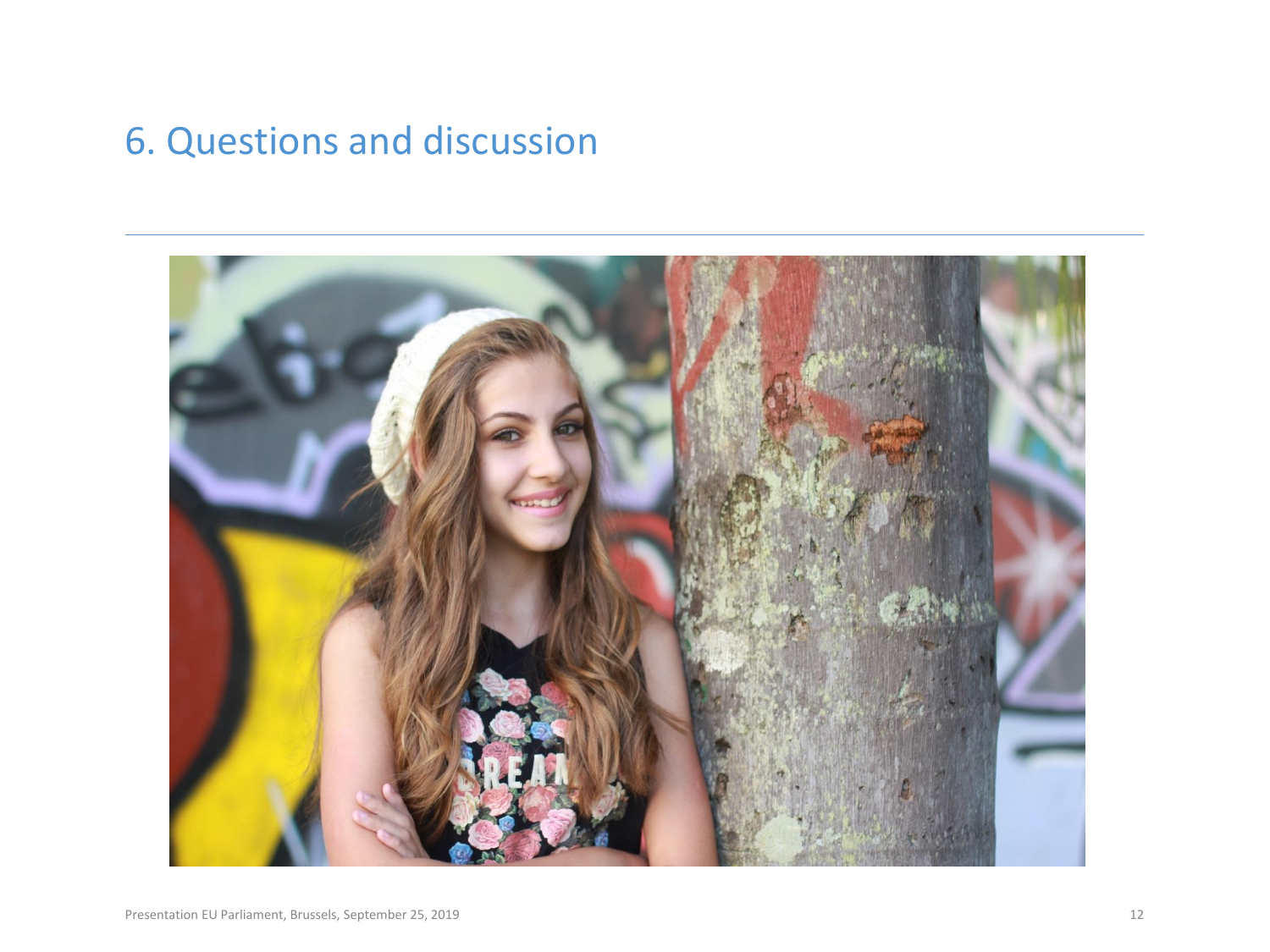

Die Gesundheitswelt der Zukunft denken

# Thank you very much for your attention.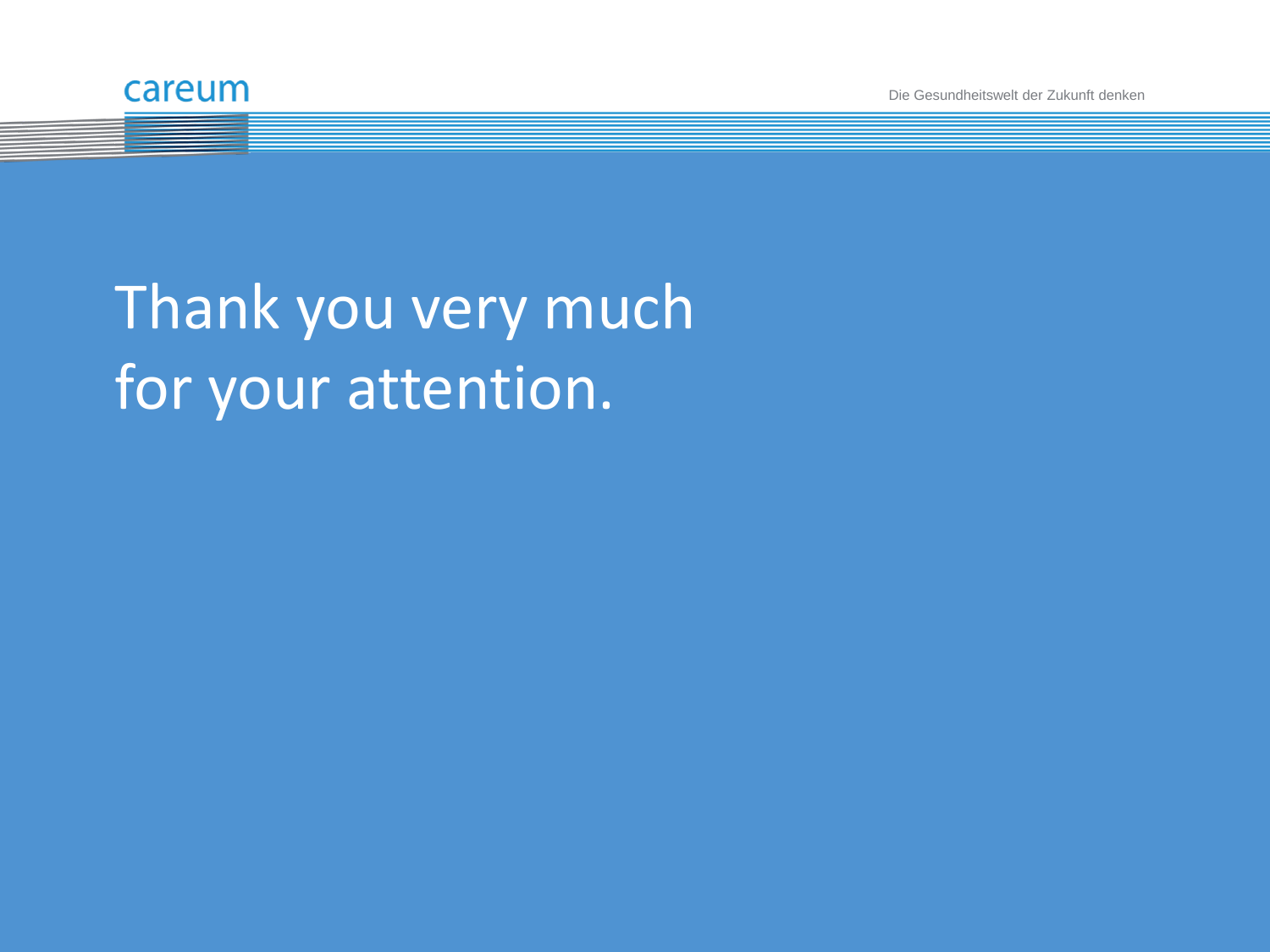### Stay in contact!

Further information Prof. Dr. iur. Agnes Leu Programme Director «Young Carers Research» Kalaidos University of Applied Sciences, Careum School of Health Pestalozzistrasse 3 CH-8032 Zurich Tel. +41 (0)43 222 50 56 agnes.leu@careum-hochschule.ch

<https://www.kalaidos-fh.ch/de-CH/Forschung/Fachbereich-Gesundheit/Young-Carers>